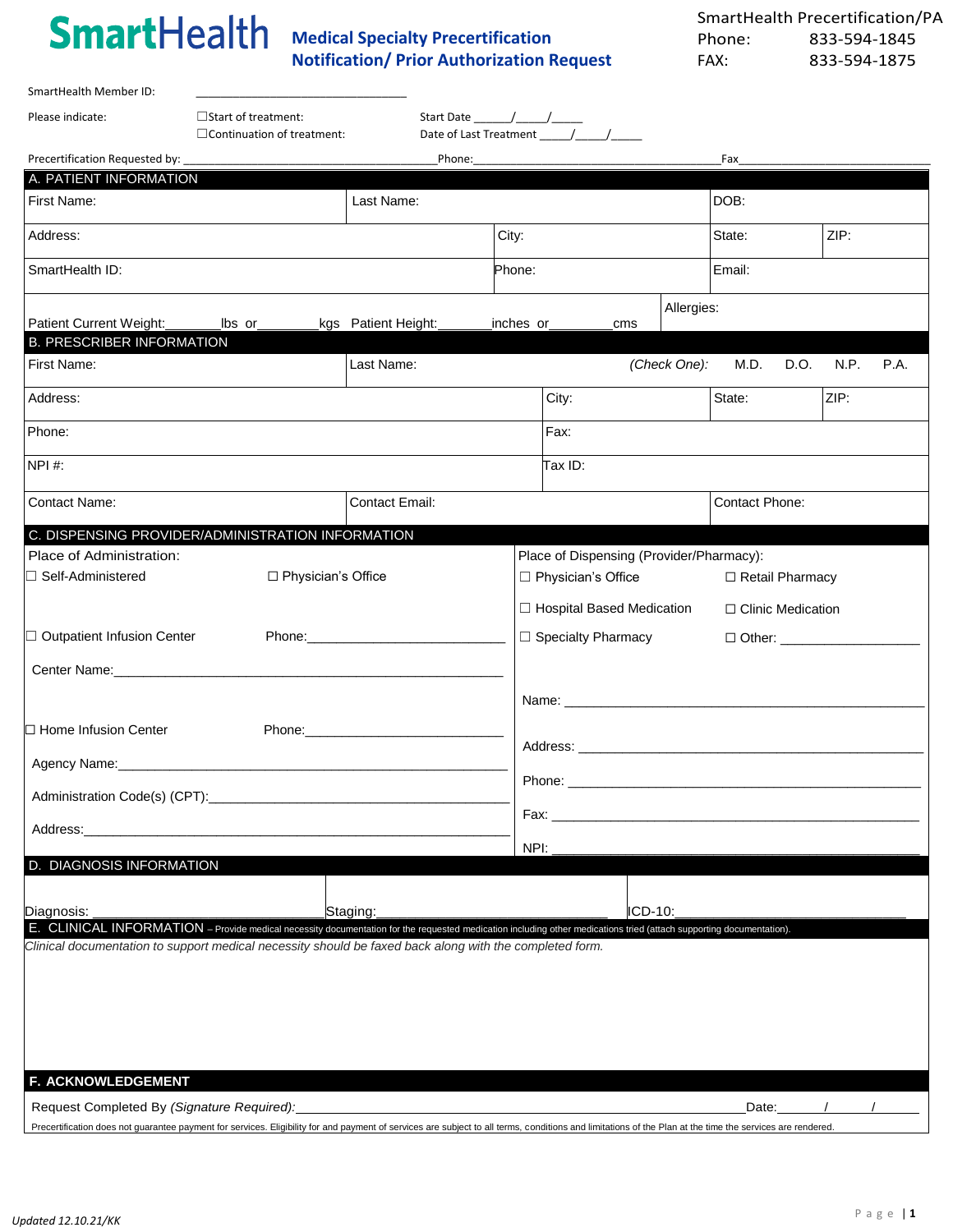# **Medical Specialty Precertification Notification/**

## **Prior Authorization Request**

| SmartHealth Member ID:         |                                                                 |                                      |     |  |
|--------------------------------|-----------------------------------------------------------------|--------------------------------------|-----|--|
| Please indicate:               | $\Box$ Start of treatment:<br>$\Box$ Continuation of treatment: | Start Date<br>Date of Last Treatment |     |  |
| Precertification Requested by: |                                                                 | Phone:                               | Fax |  |

| G. MEDICATION(S)/ONCOLOGY OR COMPLEX REGIMEN |           |                                             |                                      |  |  |  |
|----------------------------------------------|-----------|---------------------------------------------|--------------------------------------|--|--|--|
| 1 Medication Name/Strength:                  |           | Dosing per Administration:                  |                                      |  |  |  |
| Route of Administration:                     | Quantity: | Day Supply:                                 | <b>Expected Duration of Therapy:</b> |  |  |  |
| <b>HCPCs Code:</b>                           |           | National Drug Code (NDC):<br>(if available) |                                      |  |  |  |
| 2 Medication Name/Strength:                  |           | Dosing per Administration:                  |                                      |  |  |  |
| Route of Administration:                     | Quantity: | Day Supply:                                 | <b>Expected Duration of Therapy:</b> |  |  |  |
| <b>HCPCs Code:</b>                           |           | National Drug Code (NDC):<br>(if available) |                                      |  |  |  |
| 3 Medication Name/Strength:                  |           | Dosing per Administration:                  |                                      |  |  |  |
| Route of Administration:                     | Quantity: | Day Supply:                                 | <b>Expected Duration of Therapy:</b> |  |  |  |
| <b>HCPCs Code:</b>                           |           | National Drug Code (NDC):<br>(if available) |                                      |  |  |  |
| 4 Medication Name/Strength:                  |           | Dosing per Administration:                  |                                      |  |  |  |
| Route of Administration:                     | Quantity: | Day Supply:                                 | <b>Expected Duration of Therapy:</b> |  |  |  |
| <b>HCPCs Code:</b>                           |           | National Drug Code (NDC):<br>(if available) |                                      |  |  |  |
| 5 Medication Name/Strength:                  |           | Dosing per Administration:                  |                                      |  |  |  |
| Route of Administration:                     | Quantity: | Day Supply:                                 | <b>Expected Duration of Therapy:</b> |  |  |  |
| <b>HCPCs Code:</b>                           |           | National Drug Code (NDC):<br>(if available) |                                      |  |  |  |
| 6 Medication Name/Strength:                  |           | Dosing per Administration:                  |                                      |  |  |  |
| Route of Administration:                     | Quantity: | Day Supply:                                 | <b>Expected Duration of Therapy:</b> |  |  |  |
| <b>HCPCs Code:</b>                           |           | National Drug Code (NDC):<br>(if available) |                                      |  |  |  |
| 7 Medication Name/Strength:                  |           | Dosing per Administration:                  |                                      |  |  |  |
| Route of Administration:                     | Quantity: | Day Supply:                                 | <b>Expected Duration of Therapy:</b> |  |  |  |
| <b>HCPCs Code:</b>                           |           | National Drug Code (NDC):<br>(if available) |                                      |  |  |  |